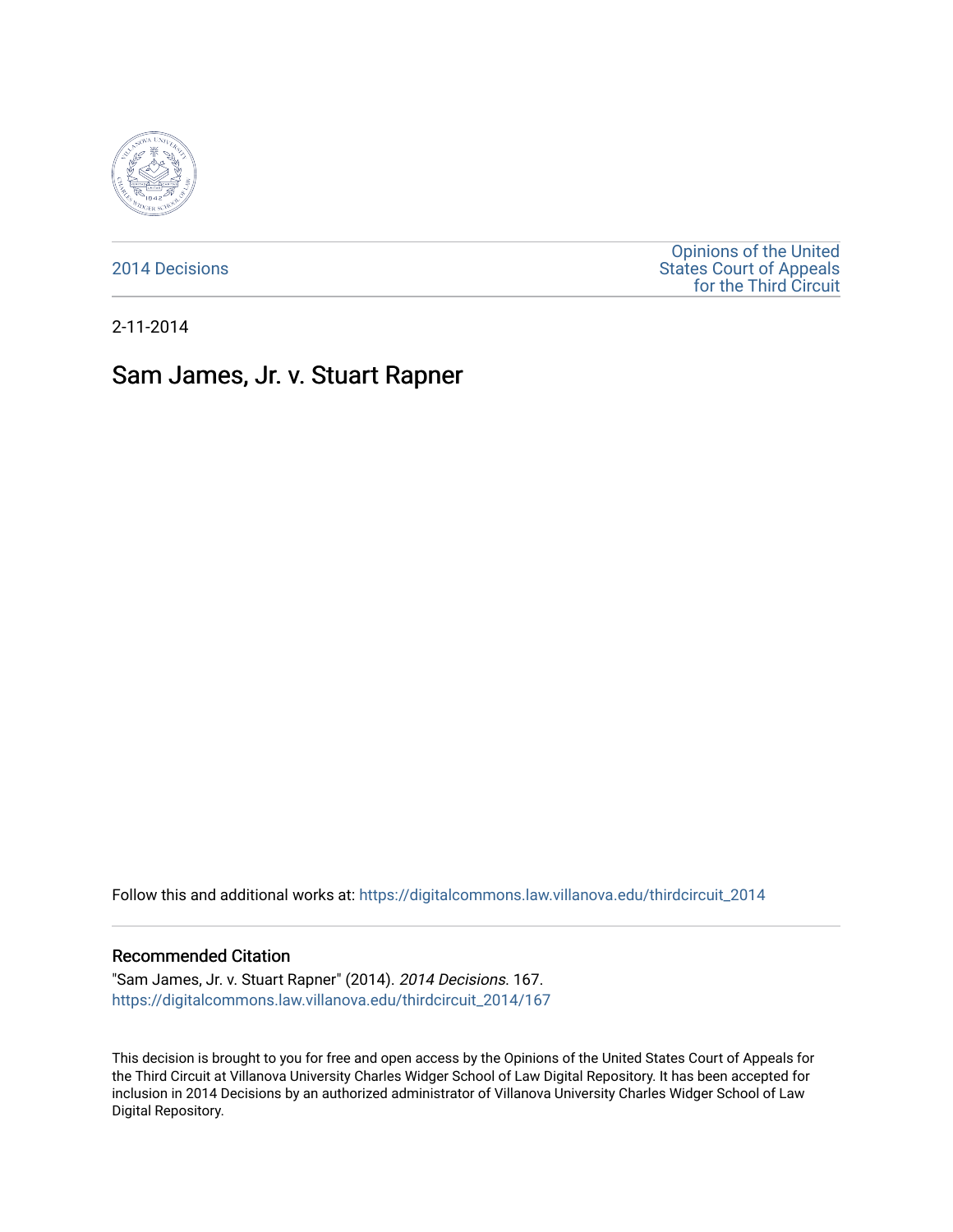#### **NOT PRECEDENTIAL**

### UNITED STATES COURT OF APPEALS FOR THE THIRD CIRCUIT

\_\_\_\_\_\_\_\_\_\_\_

No. 12-3296 \_\_\_\_\_\_\_\_\_\_\_

## SAM H. JAMES, JR., Appellant

v.

STUART RAPNER, Chief Justice, Individually and in professional capacity; THOMAS ZAMPINO, Superior Court Judge, Individually and in professional capacity

\_\_\_\_\_\_\_\_\_\_\_\_\_\_\_\_\_\_\_\_\_\_\_\_\_\_\_\_\_\_\_\_\_\_\_\_

On Appeal from the United States District Court for the District of New Jersey (D.C. Civil Action No. 2-11-cv-06249) District Judge: Honorable Dennis M. Cavanaugh

Submitted Pursuant to Third Circuit LAR 34.1(a) December 2, 2013

\_\_\_\_\_\_\_\_\_\_\_\_\_\_\_\_\_\_\_\_\_\_\_\_\_\_\_\_\_\_\_\_\_\_\_\_

Before: SMITH, GARTH and ROTH, Circuit Judges

(Opinion filed: February 11, 2014) \_\_\_\_\_\_\_\_\_\_\_

## **OPINION** \_\_\_\_\_\_\_\_\_\_\_

PER CURIAM

Pro se appellant Sam H. James, Jr., appeals from the District Court's order

dismissing his complaint and denying a subsequent motion for reconsideration. For the

following reasons, we will affirm the District Court's judgment.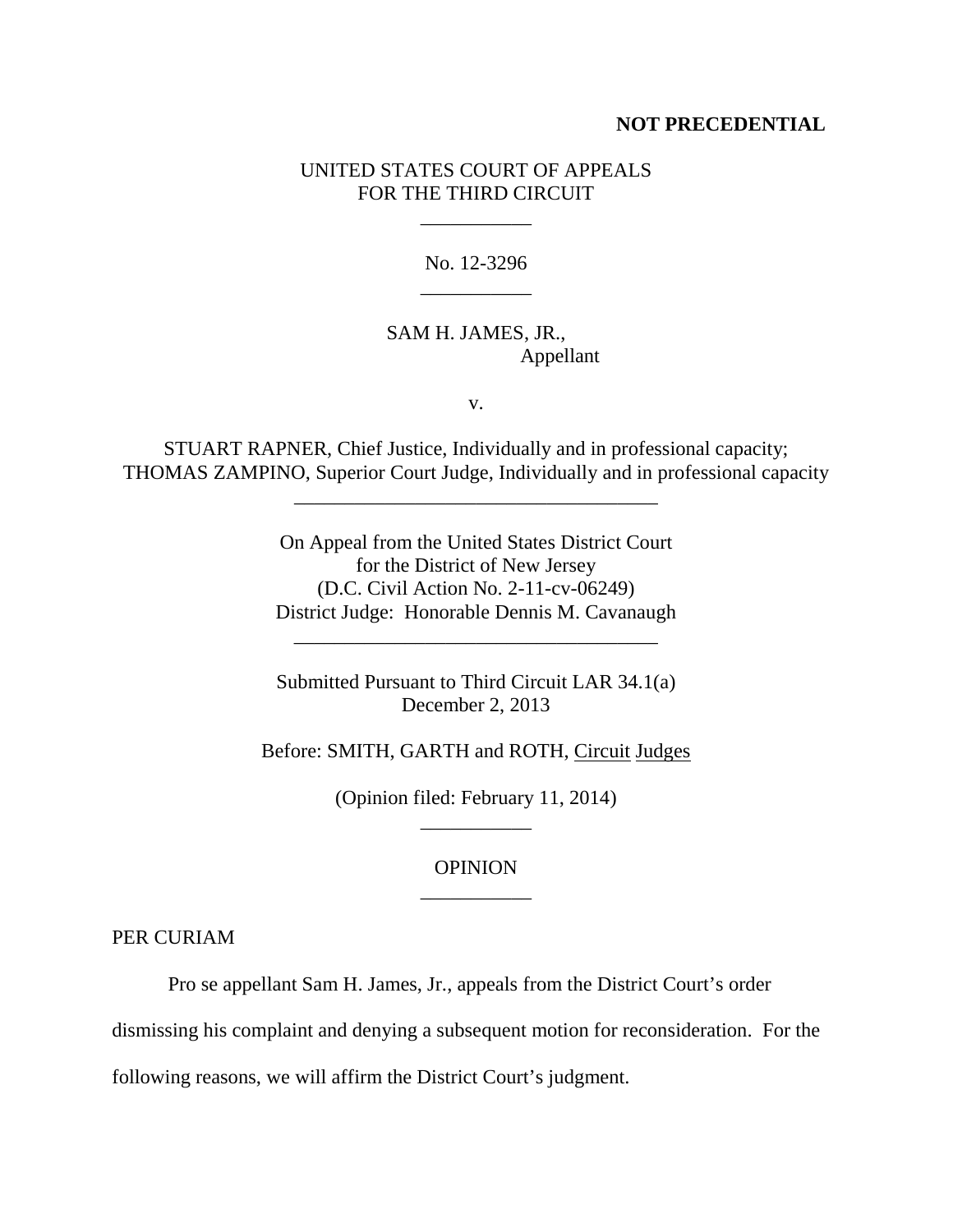James filed a complaint against Stuart Rapner, Chief Justice of the Supreme Court of New Jersey, and Thomas Zampino, a New Jersey Superior Court judge, in both their individual and official capacities, alleging "willful and intentional malfeasance" in violation of his constitutional rights through malicious prosecution, racial discrimination, and the repeated failure to appoint counsel. The District Court dismissed James' complaint both as frivolous and for failure to state a claim pursuant to 28 U.S.C. §  $1915(e)(2)(B)(i)$  & (ii). In addition, the Court sua sponte ordered that any future filings related to the matter be transmitted to chambers for review prior to filing, and enjoined James from (1) appearing in person in the Clerk's Office or any courtroom "in the Newark vicinage of the United States District Court," or (2) contacting Chambers or the Clerk's Office except by mail. James filed a "Motion for a New Trial" which the District Court properly construed as a timely motion for reconsideration pursuant to Fed. R. Civ. P. 59(e). The motion was denied and James timely appealed.

We have jurisdiction pursuant to 28 U.S.C. § 1291. We exercise plenary review over the dismissal of a complaint for failure to state a claim, see Allah v. Seiverling, 229 F.3d 220, 223 (3d Cir. 2000), and review an order denying a motion reconsideration for abuse of discretion, see Max's Seafood Café v. Quinteros, 176 F.3d 669, 673 (3d Cir. 1999) (citation omitted).

The District Court properly dismissed the complaint because James failed to state a claim for relief that is plausible on its face. See Ashcroft v. Iqbal, 556 U.S. 662, 678 (2009). Judges are absolutely immune from suit for actions performed in their judicial